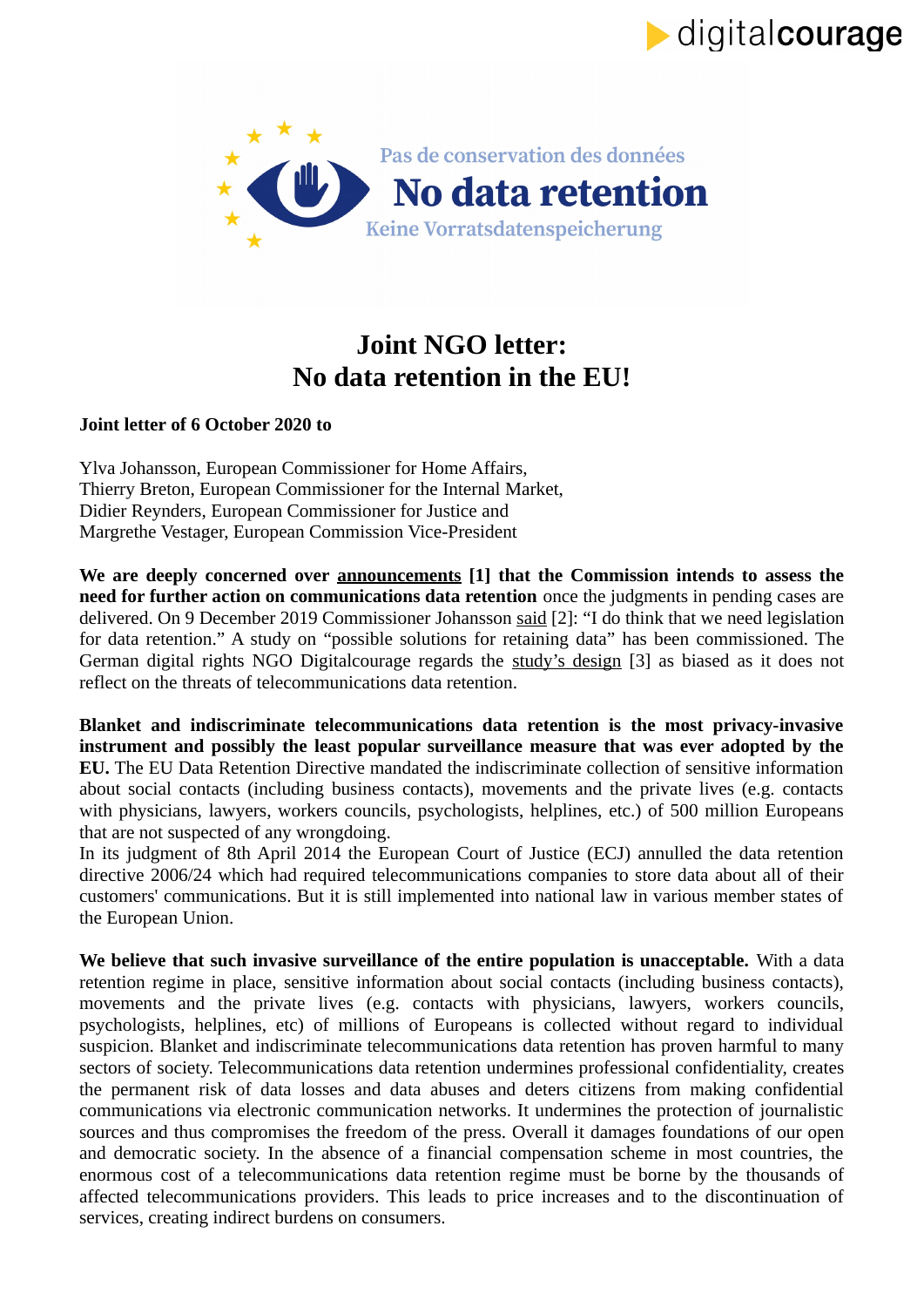

Studies [4] prove that the communications data available without data retention are generally sufficient for effective criminal investigations. **Blanket data retention has proven to be superfluous, harmful or even unconstitutional in many states across Europe**, such as Austria, Belgium, Germany, Greece, Romania and Sweden. These states prosecute crime just as effectively using a **targeted collection of traffic data that is needed for a specific investigation**, such as the data preservation regime agreed in the Council of Europe Convention on Cybercrime.

We argue that **the current German telecommunications data retention law must not be taken as a model law for the EU.** Firstly, there are various constitutional complaints pending against the law and secondly, the German law follows the same fundamentally hazardous approach of collecting data about every citizen continually and without any regard to individual suspicion, threat or need.

**There is no proof that telecommunications data retention provides for better protection against crime.** On the other hand, we can see that it costs billions of euros, puts the privacy of innocent people at risk, disrupts confidential communications and paves the way for an ever-increasing mass accumulation of information about the entire population.

As representatives of the citizens, the media, professionals and industry we collectively reject the blanket retention of telecommunications data. **We urge you not to pursue any attempts to reintroduce telecommunications data retention.** At the same time **we urge you to open infringement procedures to ensure that national data retention laws are repealed** in all member states concerned. Furthermore we appeal to you to work towards an **EU-wide ban on blanket and indiscriminate data retention practices that capture peoples activities.** We call on you to develop the European way so that it leads to an EU free of invasive surveillance. We should be happy to discuss the matter with you personally at your convenience.

Yours faithfully,

- Access Now
- ARTICLE 19, UK
- Associação D3 Defesa dos Direitos Digitais, Portugal
- Association for Technology and Internet / Asociatia pentru Tehnologie si Internet (ApTI), Romania
- Chaos Computer Club e.V., Germany
- Citizen D/ Državljan D, Slovenia
- Dataskydd.net, Sweden
- Datenschutzraum e.V., Germany
- Deutsche Aidshilfe, Germany
- Deutsche Vereinigung für Datenschutz (DVD) e.V., Germany
- dieDatenschützer Rhein Main, Germany
- Die Neue Richtervereinigung Zusammenschluss von Richterinnen und Richtern, Staatsanwältinnen und Staatsanwälten e.V., Germany
- Digitalcourage e.V., Germany
- Digitale Gesellschaft, Germany
- Digital Freedom (Digitale Freiheit e.V.), Germany
- Digital Freedom and Rights Association / DFRI Föreningen för digitala fri- och rättighjeter, Sweden
- Digital Rights Ireland; Ireland
- Dr. Thilo Weichert, Netzwerk Datenschutzexpertise, Germany
- eco Verband der Internetwirtschaft e.V. , Germany
- European Digital Rights (EDRi), EU-wide network
- Electronic Frontier Finland, Finland
- Electronic Frontier Foundation, U.S.A.
- Electronic Frontier Norway, Norway